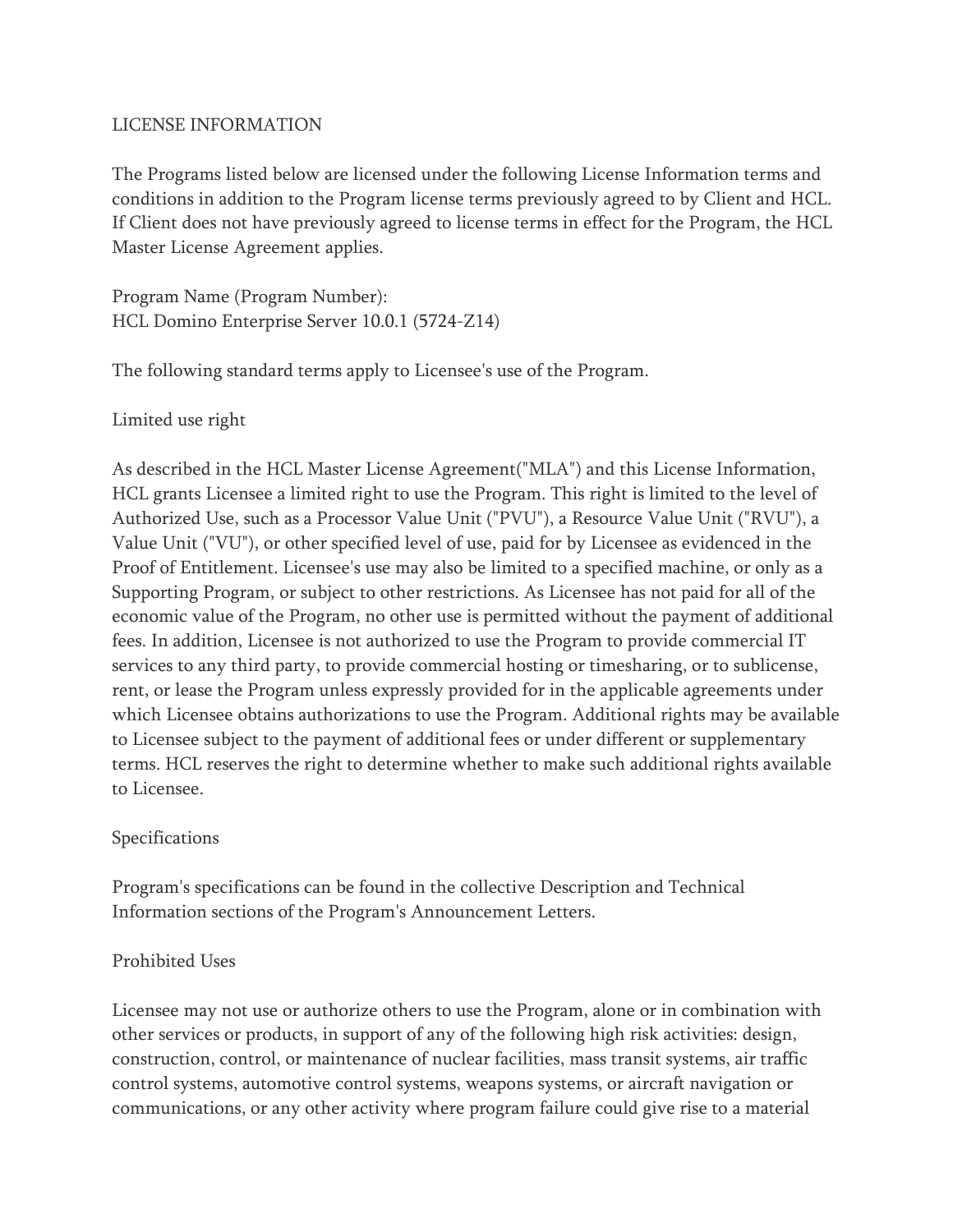threat of death or serious personal injury.

Multi-Product Install Image

The Program is provided as part of a multi-product install image. Licensee is authorized to install and use only the Program (and its Bundled or Supporting Programs, if any) for which a valid entitlement is obtained and may not install or use any of the other software included in the image unless Licensee has acquired separate entitlements for that other software.

## Supporting Programs

Licensee is authorized to install and use the Supporting Programs identified below. Licensee is authorized to install and use such Supporting Programs only to support Licensee's use of the Principal Program under this Agreement. The phrase "to support Licensee's use" would only include those uses that are necessary or otherwise directly related to a licensed use of the Principal Program or another Supporting Program. The Supporting Programs may not be used for any other purpose. A Supporting Program may be accompanied by license terms, and those terms, if any, apply to Licensee's use of that Supporting Program. In the event of conflict, the terms in this License Information document supersede the Supporting Program's terms. Licensee must obtain sufficient entitlements to the Program, as a whole, to cover Licensee's installation and use of all of the Supporting Programs, unless separate entitlements are provided within this License Information document. For example, if this Program were licensed on a PVU (Processor Value Unit) basis and Licensee were to install the Principal Program or a Supporting Program on a 100 PVU machine (physical or virtual) and another Supporting Program on a second 100 PVU machine, Licensee would be required to obtain 200 PVU entitlements to the Program.

Supporting Programs: HCL Domino Messaging Server HCL Domino Designer HCL Security Directory Integrator HCL Domino AppDev Pack

Permitted Components

Notwithstanding any provision in the Agreement, Licensee is permitted to use only the following components or functions of the identified Bundled or Supporting Program: Domino Administrator (of HCL Domino Designer)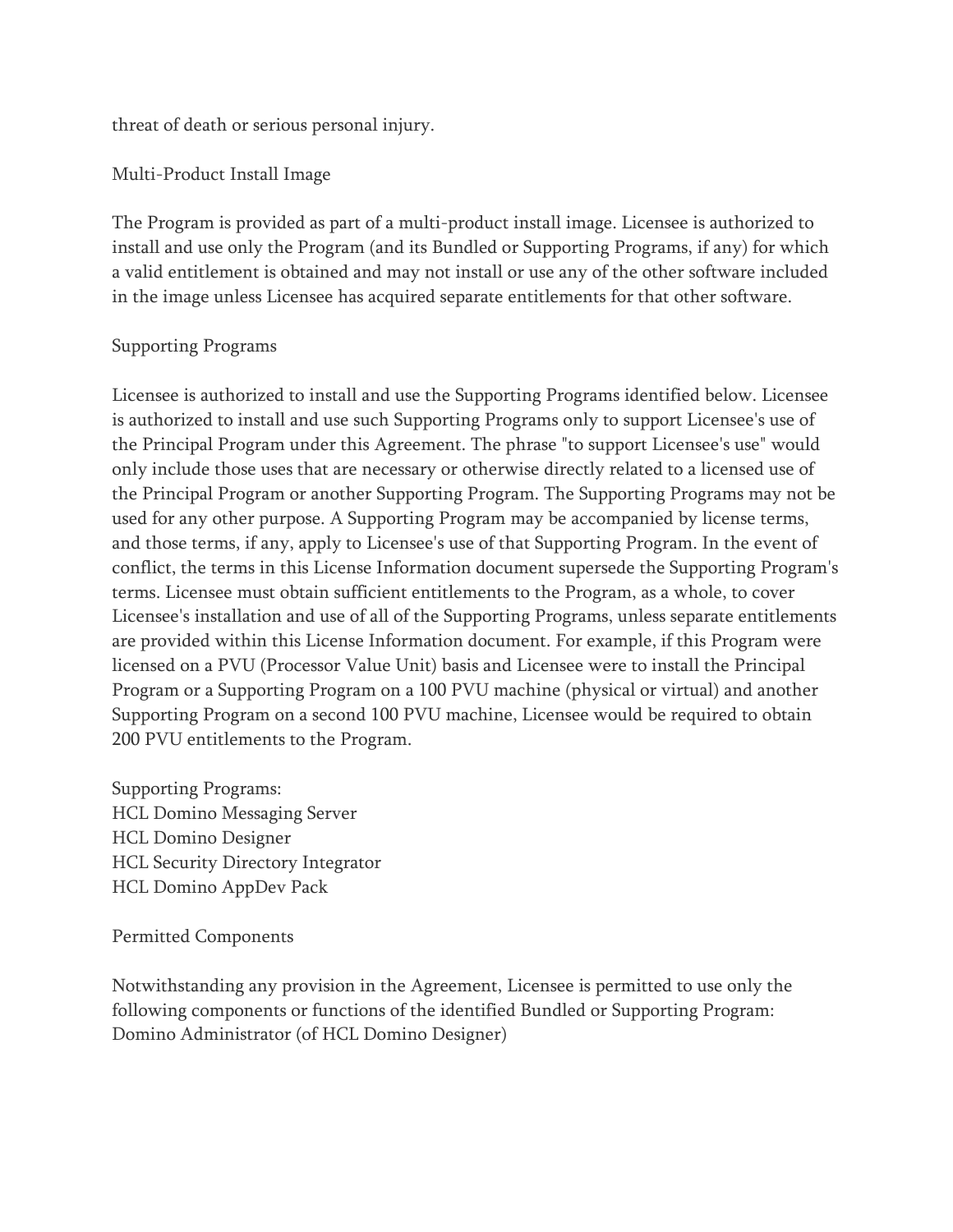#### Privacy

Licensee acknowledges and agrees that HCL may use cookie and tracking technologies to collect personal information in gathering product usage statistics and information designed to help improve user experience and/or to tailor interactions with users in accordance with the HCL online Privacy Statement.

## Redistributables

If the Program includes components that are Redistributable, they will be identified in the REDIST file that accompanies the Program. In addition to the license rights granted in the Agreement, Licensee may distribute the Redistributables subject to the following terms: 1) Redistribution must be in object code form only and must conform to all directions, instruction and specifications in the Program's accompanying REDIST or documentation; 2) If the Program's accompanying documentation expressly allows Licensee to modify the Redistributables, such modification must conform to all directions, instruction and specifications in that documentation and these modifications, if any, must be treated as Redistributables;

3) Redistributables may be distributed only as part of Licensee's application that was developed using the Program ("Licensee's Application") and only to support Licensee's customers in connection with their use of Licensee's Application. Licensee's Application must constitute significant value add such that the Redistributables are not a substantial motivation for the acquisition by end users of Licensee's software product;

4) If the Redistributables include a Java Runtime Environment, Licensee must also include other non-Java Redistributables with Licensee's Application, unless the Application is designed to run only on general computer devices (for example, laptops, desktops and servers) and not on handheld or other pervasive devices (i.e., devices that contain a microprocessor but do not have computing as their primary purpose);

5) Licensee may not remove any copyright or notice files contained in the Redistributables; 6) Licensee must hold HCL, its suppliers or distributors harmless from and against any claim arising out of the use or distribution of Licensee's Application;

7) Licensee may not use the same path name as the original Redistributable files/modules; 8) Licensee may not use HCL's, its suppliers or distributors names or trademarks in connection with the marketing of Licensee's Application without HCL's or that supplier's or distributor's prior written consent;

9) HCL, its suppliers and distributors provide the Redistributables and related documentation without obligation of support and "AS IS", WITH NO WARRANTY OF ANY KIND, EITHER EXPRESS OR IMPLIED, INCLUDING THE WARRANTY OF TITLE, NON-INFRINGEMENT OR NON-INTERFERENCE AND THE IMPLIED WARRANTIES AND CONDITIONS OF MERCHANTABILITY AND FITNESS FOR A PARTICULAR PURPOSE; 10) Licensee is responsible for all technical assistance for Licensee's Application and any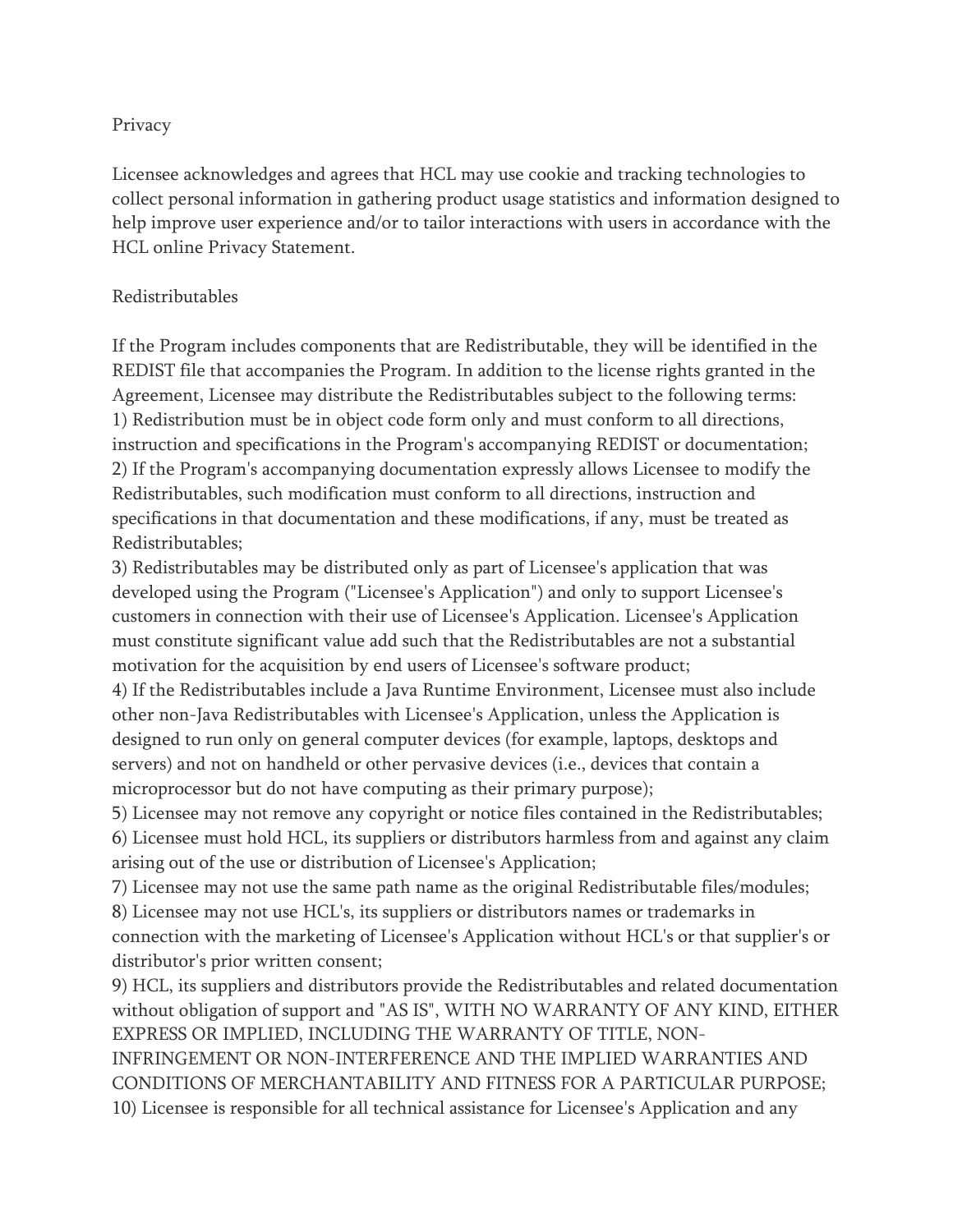modifications to the Redistributables; and

11) Licensee's license agreement with the end user of Licensee's Application must notify the end user that the Redistributables or their modifications may not be i) used for any purpose other than to enable Licensee's Application, ii) copied (except for backup purposes), iii) further distributed or transferred without Licensee's Application or iv) reverse assembled, reverse compiled, or otherwise translated except as specifically permitted by law and without the possibility of a contractual waiver. Furthermore, Licensee's license agreement must be at least as protective of HCL as the terms of this Agreement.

Source Components and Sample Materials

The Program may include some components in source code form ("Source Components") and other materials identified as Sample Materials. Licensee may copy and modify Source Components and Sample Materials for internal use only provided such use is within the limits of the license rights under this Agreement, provided however that Licensee may not alter or delete any copyright information or notices contained in the Source Components or Sample Materials. HCL provides the Source Components and Sample Materials without obligation of support and "AS IS", WITH NO WARRANTY OF ANY KIND, EITHER EXPRESS OR IMPLIED, INCLUDING THE WARRANTY OF TITLE, NON-INFRINGEMENT OR NON-INTERFERENCE AND THE IMPLIED WARRANTIES AND CONDITIONS OF MERCHANTABILITY AND FITNESS FOR A PARTICULAR PURPOSE.

For Source Components and Sample Materials listed in a Program's REDIST file, Licensee may redistribute modified versions of those Source Components or Sample Materials consistent with the terms of this license and any instructions in the REDIST file.

# Export and Import Restrictions

This Program may contain cryptography. Transfer to, or use by, users of the Program may be prohibited or subject to export or import laws, regulations or policies, including those of the United States Export Administration Regulations. Licensee assumes all responsibility for complying with all applicable laws, regulations, and policies regarding the export, import, or use of this Program, including but not limited to, U.S. restrictions on exports or reexports.

The following units of measure may apply to Licensee's use of the Program.

Processor Value Unit (PVU)

Processor Value Unit (PVU) is a unit of measure by which the Program can be licensed. The number of PVU entitlements required is based on the processor technology (defined within the PVU Table by Processor Vendor, Brand, Type and Model Number at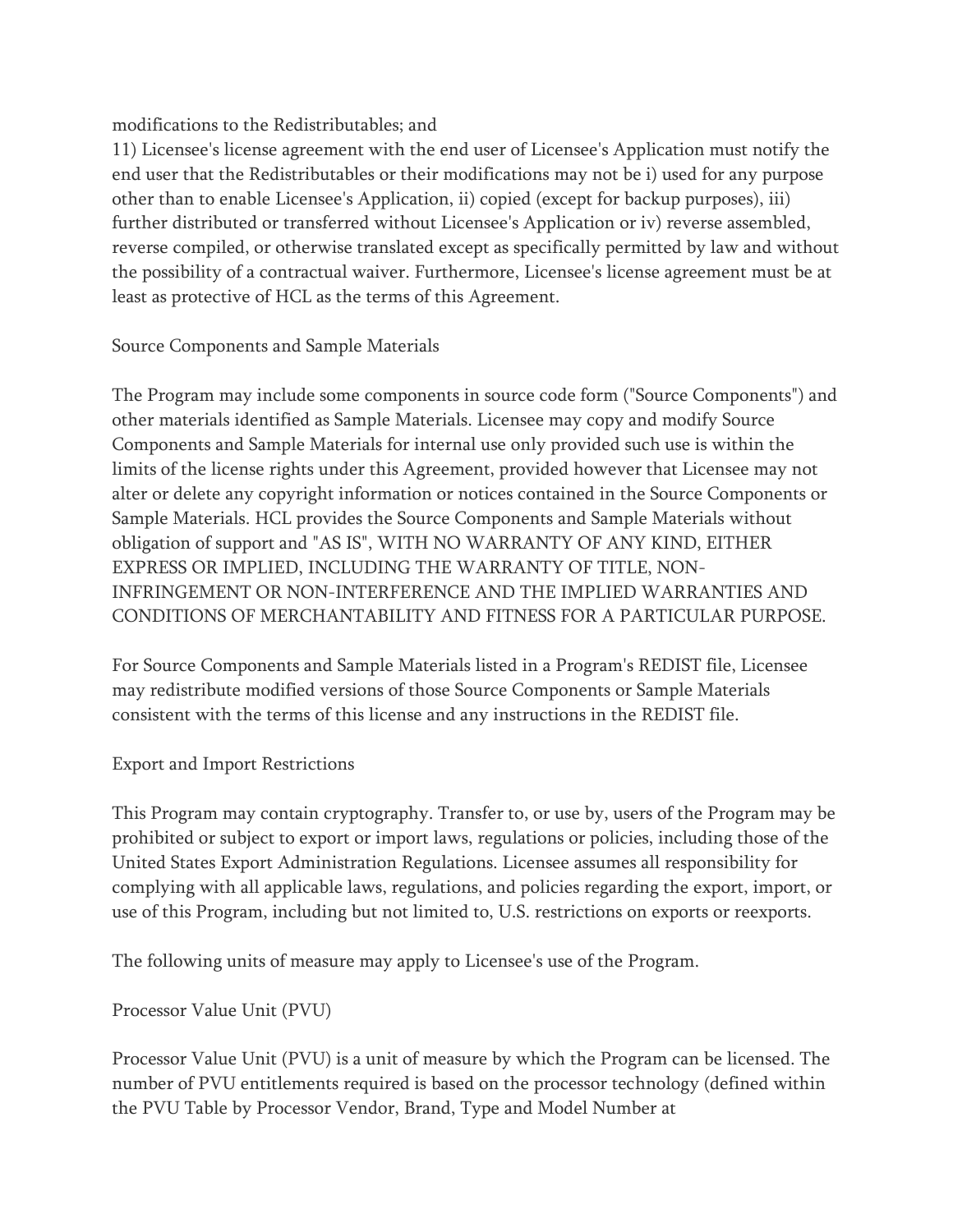http://www.HCL.com/software/lotus/passportadvantage/pvu\_licensing\_for\_customers.html) and the number of processors made available to the Program. HCL continues to define a processor, for the purpose of PVU-based licensing, to be each processor core on a chip. A dual-core processor chip, for example, has two processor cores.

Licensee can deploy the Program using either Full Capacity licensing or Virtualization Capacity (Sub-Capacity) licensing according to the Passport Advantage Sub-Capacity Licensing Terms (see webpage below). If using Full Capacity licensing, Licensee must obtain PVU entitlements sufficient to cover all activated processor cores\* in the physical hardware environment made available to or managed by the Program, except for those servers from which the Program has been permanently removed. If using Virtualization Capacity licensing, Licensee must obtain entitlements sufficient to cover all activated processor cores made available to or managed by the Program, as defined according to the Virtualization Capacity License Counting Rules at

http://www.HCL.com/software/lotus/passportadvantage/Counting\_Software\_licenses\_using\_ specific\_virtualization\_technologies.html.

\* An Activated processor core is a processor core that is available for use in a physical or virtual server, regardless of whether the capacity of the processor core can be or is limited through virtualization technologies, operating system commands, BIOS settings, or similar restrictions.

In addition to the above, the following terms apply to Licensee's use of the Program.

Use of the Program by any means of Authenticated Access requires an entitlement to HCL Domino Enterprise client access, or a subscription to either HCL SmartCloud Notes or a HCL Connections Cloud S1. Anonymous Access via a web browser does not require an entitlement to HCL Domino Enterprise client access.

"Authenticated Access" shall mean the secured validation of a user's unique identity when accessing a HCL Domino server. The user's unique identity could be defined by their Notes ID/password ("PW") combination, their HCL Domino HTTP Name/PW combination, or any other third party authentication source which defines the user's unique identity. In contrast to Authenticated Access, "Anonymous Access" is a level of connectivity without verification of a user's unique identity.

# Entitlement Requirements

When determining the number of entitlements required for Licensee's use of the Program, the use of the Program as a pass-through server for the sole purpose of connecting to HCL SmartCloud Notes is not taken into consideration. In other words, Licensee may install and